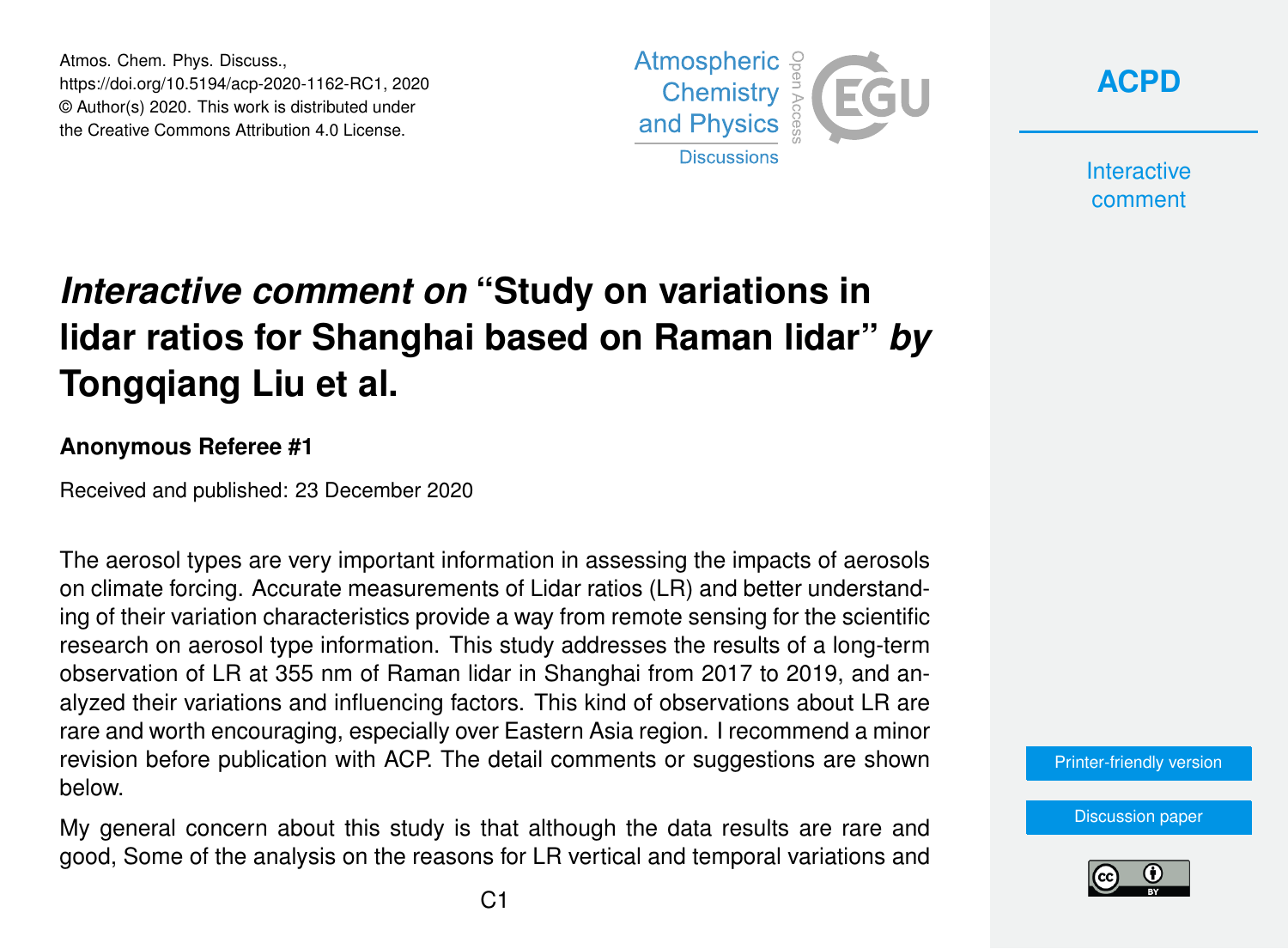aerosol source influences are not straightforward. Several inferences and methods in part 3 seems too complicated and sometimes confused. First, it is difficult to conclude aerosol type according to the comparison of LR data with some literature reports in table 1 of the manuscript. Second, the results from the usage of cluster analysis of back trajectories in 3.2.2 are not significant without a statistical test. In fact, the backtrajectory analysis should be effective for long-range transport dominated aerosols. Over an urban area of Shanghai, I suppose the status of aerosols from long-time averaged perhaps are mainly dominated by local urban emissions. Dust fraction in the aerosols should be a main factor to affect the LR data and volume depolarization ratios  $(\delta)$ , sometimes absorbing aerosols from primary aerosols may also cause an increase of LR in the surface layer. I suggest a study to check the dust fraction on LR and  $\delta$  only with the surface PM2.5/PM10 data. The PM2.5/PM10 data should be easy to obtain over urban area of Shanghai. If the authors have more chemical composition observations, for examples, EC, that will be better.

And, I have some minor and technical comments for the authors to address:

1, the English of the paper should be improved, for examples, some definite articles 'the' be misused.

2, Line 43, "The  $P(\pi)$  was related to sphericity of the particle which can be obtained from the polarization lidar", can it be obtained from the polarization lidar?

3, Line 46, "Moreover, the heating effect of the absorbing aerosol on the atmosphere results in an increase of atmospheric stability and a reduction of atmospheric vertical exchange, which further aggravates the accumulation of pollutants (absorbing particles) and a positive feedback is established". Whether this conclusion is right, I think it is depending on a suitable vertical distribution of the absorbing aerosol. If the absorbing aerosols are on near surface layer their heating effect will enhance the instability of the atmospheric boundary layer.

4, Line 92, "the Raman signals are very weak in the daytime", are the Raman signals

## **[ACPD](https://acp.copernicus.org/preprints/)**

**Interactive** comment

[Printer-friendly version](https://acp.copernicus.org/preprints/acp-2020-1162/acp-2020-1162-RC1-print.pdf)

[Discussion paper](https://acp.copernicus.org/preprints/acp-2020-1162)